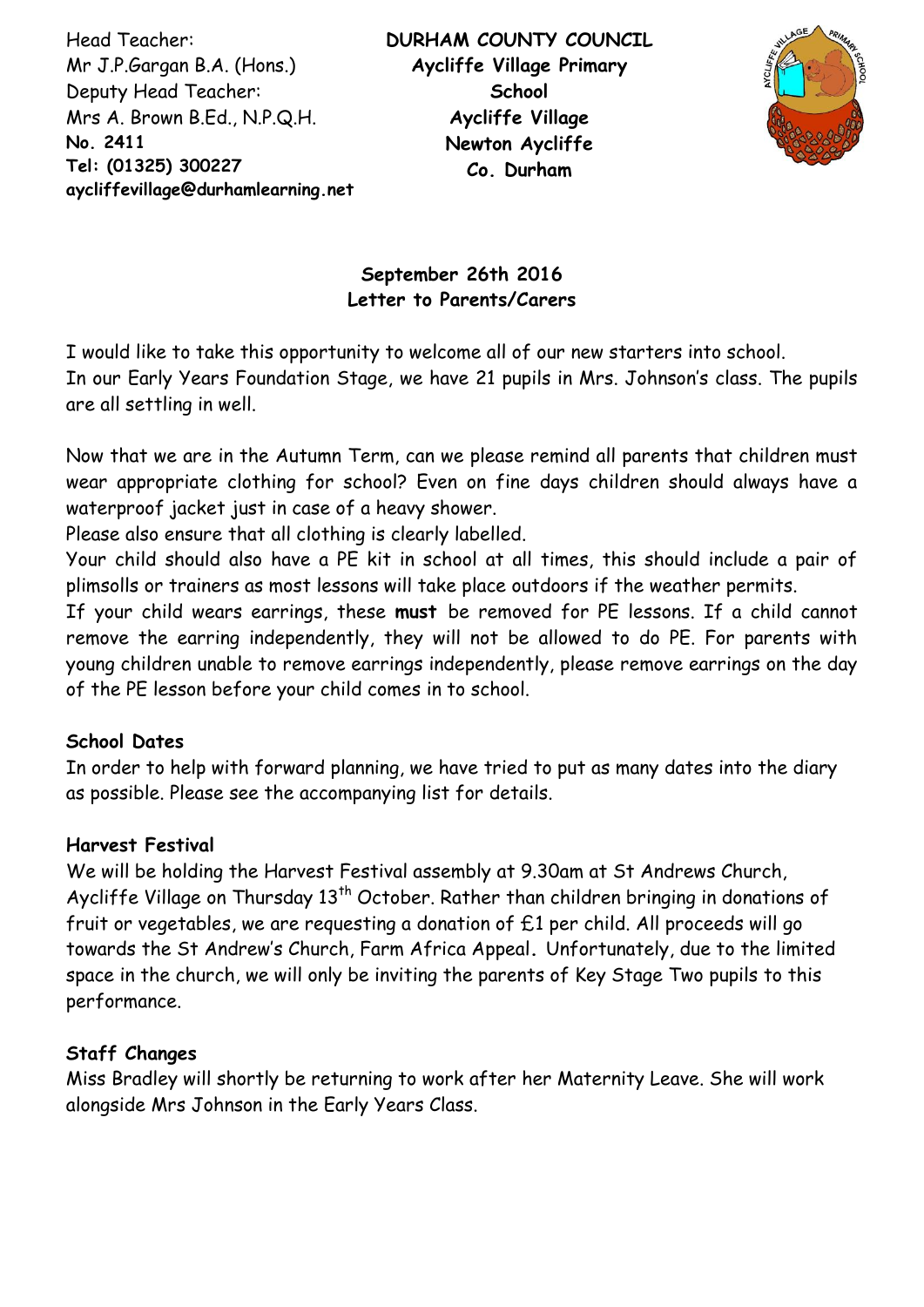### **Smoking in the School Grounds**

It has been brought to our attention that a number of parents are using e- cigarettes in the school grounds. There has also been a report that the grand parent of a child was actually smoking in the playground as they came to collect their grand-children. I would like to remind everyone that the school grounds are designated as 'smoke free areas' and that smoking of any kind is prohibited on the premises.

#### **Community Links**

As usual, if anyone would like to discuss any of the issues raised here, with me or any member of staff, please don't hesitate to contact us.

Yours sincerely,

Mr J.P. Gargan. Head teacher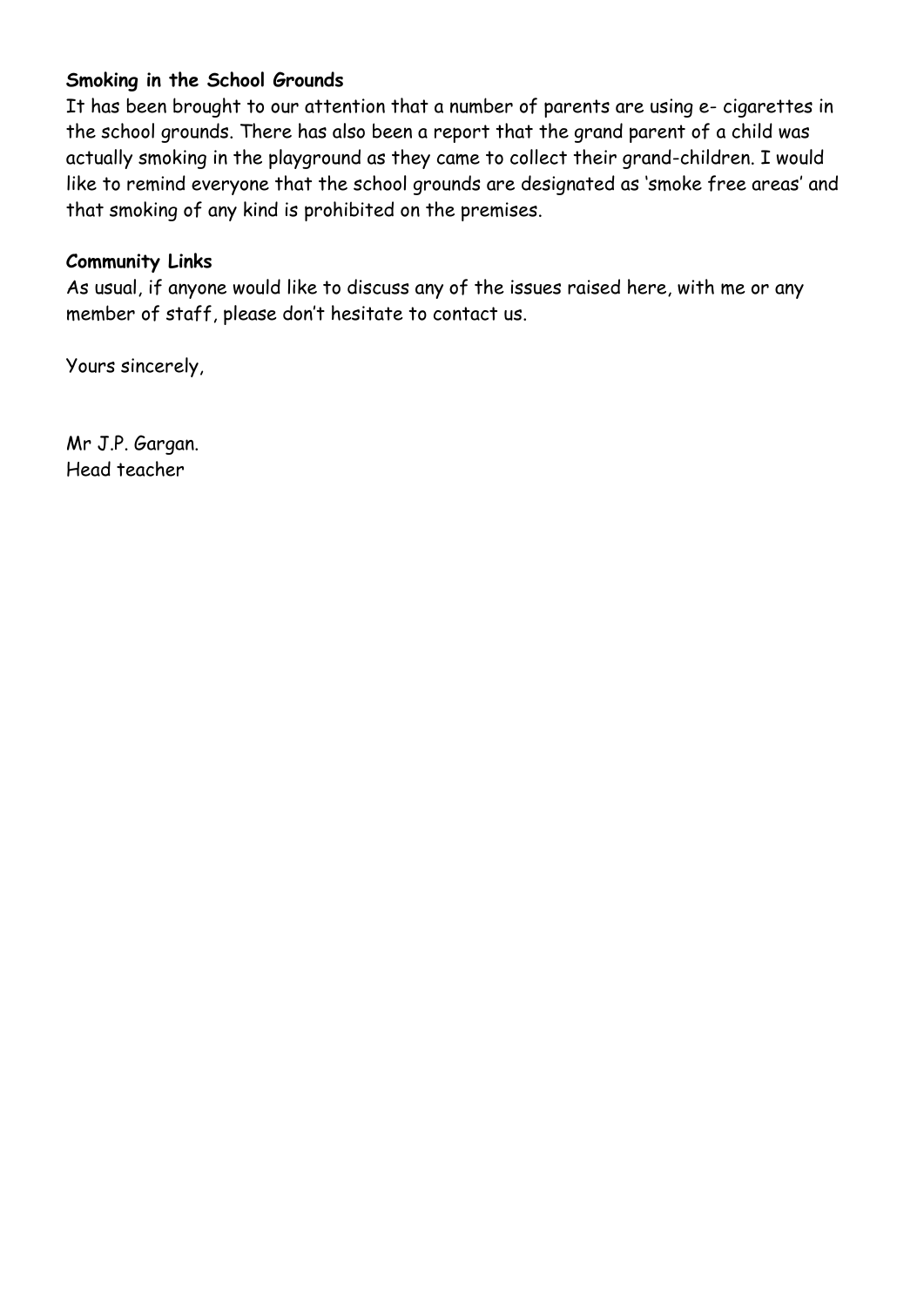| Date                       | Event                                               | Time         | Place        |
|----------------------------|-----------------------------------------------------|--------------|--------------|
| October                    |                                                     |              |              |
| Tuesday 4th                | Y2 Gymnastics carousel*                             | 9.30-11.30   | SD Gym       |
| Tuesday 4 <sup>th</sup>    | PTA Annual General Meeting                          | 6.30pm       | School Hall  |
| Tuesday 11 <sup>th</sup>   | Y6 Multiskills*                                     | 9.30-11.30   | FBEC         |
| Thursday 13 <sup>th</sup>  | <b>Harvest Festival</b>                             | 09.30        | St Andrews   |
| Friday 21st                | School Closes for Half Term                         |              |              |
| Monday 31st                | School Re-opens                                     |              |              |
| November                   |                                                     |              |              |
| Thursday 9 <sup>th</sup>   | Tempest school photographs                          | Morning      | Hall         |
| Friday $4^{\overline{th}}$ | Y1/2/3 Flu vaccinations                             | Morning      | Hall         |
| Monday 7 <sup>th</sup>     | Parents Afternoon                                   |              |              |
| Tuesday 8 <sup>th</sup>    | Y5/6 Sportshall Athletics*                          | 9.30-12.00   | NALC         |
| Tuesday 22nd               | Y2 Multiskills*                                     | 9.30-11.30   | <b>SCC</b>   |
| Thursday 24th              | <b>School Closes</b>                                |              |              |
| Friday 25 <sup>th</sup>    | School Closed - Staff Training                      |              |              |
| Monday 28 <sup>th</sup>    | School Re-opens                                     |              |              |
| Tuesday 29th               | <b>Y2 Gym Festival</b>                              | 10.00-12.00  | SD Gym       |
| December                   |                                                     |              |              |
| Thursday 1st               | Reception & KS1 Pantomime                           | 10.00        | Gala Theatre |
| Thursday 1st               | PTA Christmas Fayre                                 | $6pm - 8pm$  | Hall         |
| Tuesday 6 <sup>th</sup>    | KS1 Christmas Play $(1st$ performance for           | 09.30        | Hall         |
|                            | parents/carers of children in Year R)               |              |              |
| Wednesday 7 <sup>th</sup>  | KS1 Christmas Play (2 <sup>nd</sup> performance for | 13.30        | Hall         |
|                            | parents/carers of children in Year 1)               |              |              |
| Thursday 8th               | KS1 Christmas Play (3rd performance for             | 09.30        | Hall         |
|                            | parents/carers of children in Year 2)               |              |              |
| Tuesday 13 <sup>th</sup>   | KS1 Christmas Party                                 | 13.30pm      | Hall         |
| Tuesday 13 <sup>th</sup>   | Rotary Club Carol Concert*                          | 13.00-14.30  | NALC         |
| Wednesday 14 <sup>th</sup> | Christmas Lunch                                     | 12.00 -13.00 | Hall         |
| Wednesday 14 <sup>th</sup> | Y5/6 Christmas Party                                | 13.30        | Hall         |
| Thursday 15 <sup>th</sup>  | Y3/4 Christmas Party                                | 13.30        | Hall         |
| Thursday 15th              | Christmas Carol Concert - parents &                 | 09.30        | St. Andrew's |
|                            | carers warmly invited (Rec & KS1)                   |              | Church       |
| Thursday 15 <sup>th</sup>  | PTA Christmas Disco                                 | 6.30pm       | Hall         |
| Friday 16 <sup>th</sup>    | Christmas Carol Concert - parents &                 | 09.30        | St. Andrew's |
|                            | carers warmly invited (KS2)                         |              | Church       |
| Friday 16 <sup>th</sup>    | School Closes - Christmas Holidays                  |              |              |
|                            |                                                     |              |              |
| January 2017               |                                                     |              |              |
| Tuesday 3rd                | School Closed - Staff Training                      |              |              |